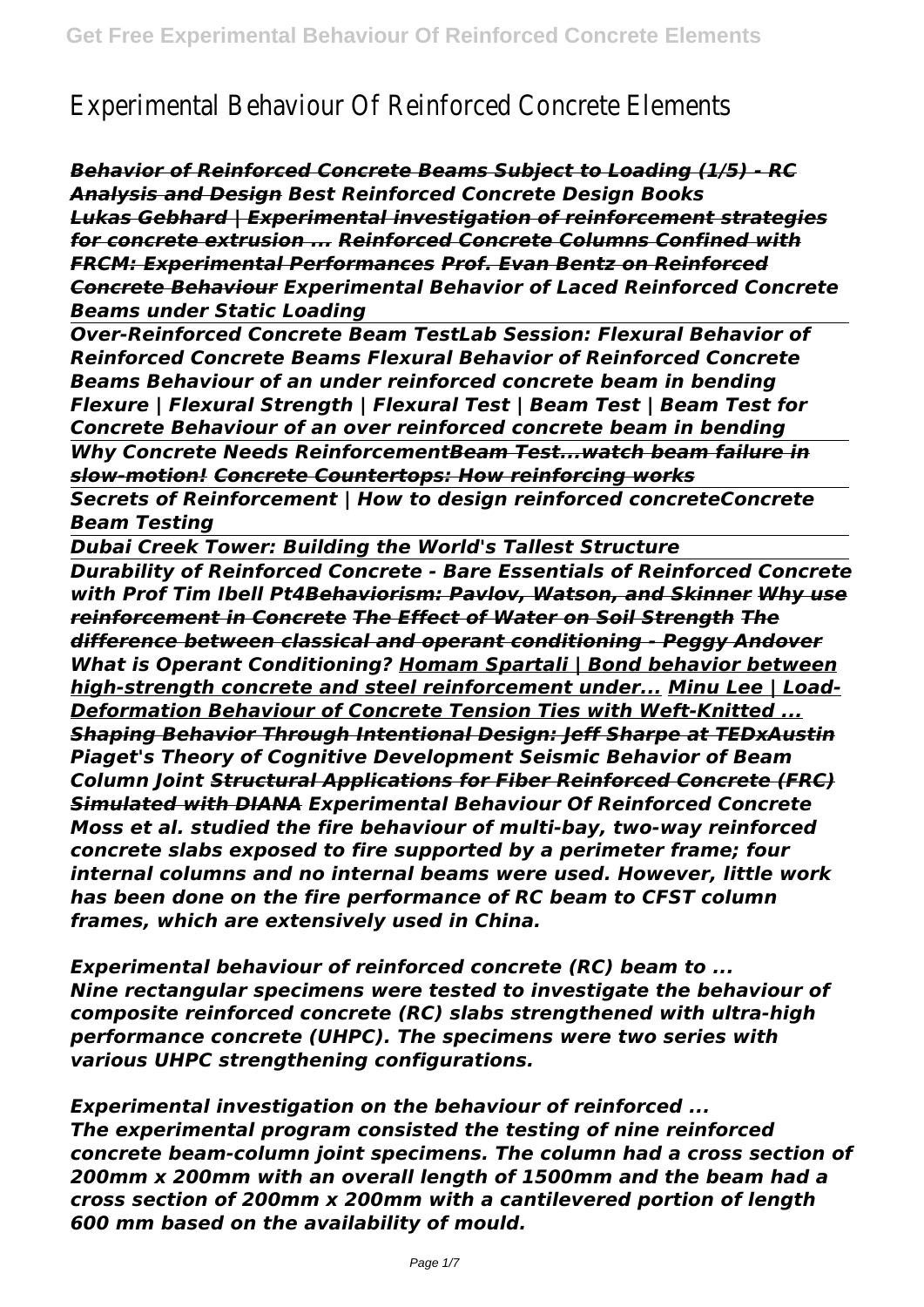*Experimental Investigation on Behavior of Reinforced Concrete Aim of the paper is the evaluation of the bond transfer mechanism and the following cracking behavior for concrete elements reinforced with Glass Fiber Reinforced Polymer (GFRP) bars. At the scope, an experimental survey has been developed on nine 3000 mm long tiespecimens with square cross-section of 150 mm × 150 mm, reinforced with a 4000 mm long GFRP reinforcing bar embedded in the centerline.*

*Experimental investigation on the behaviour of concrete ... Experimental behaviour of hollow reinforced concrete members with inner octagonal steel tube under lateral impact Hui Zhao, Rui Wang, Chuanchuan Hou, and Dongjie Zhang Advances in Structural Engineering 2019 22 : 15 , 3328-3340*

*Experimental behaviour of hollow reinforced concrete ... Abstract Test results of eight reinforced concrete one way slab with lacing reinforcement are reported. The tests were designed to study the effect of the lacing reinforcement on the flexural...*

*(PDF) Experimental Behavior of Laced Reinforced Concrete ... This paper presents comprehensive experimental test results on the behavior of the reinforced concrete (RC) and the steel fiber reinforced concrete (SFRC) shield TBM (Tunnel Boring Machine) tunnel lining segments and the lining rings exposed to a HC (Hydrocarbon) curve. The experimental results indicate that the nonlinear nonuniform temperature distribution within the concrete linings causes significant nonuniform thermal expansion and material property degradation.*

*Behavior of reinforced concrete and steel fiber reinforced ... This paper presents an experimental study on workability, static compressive strength and dynamic compressive properties of concrete reinforced with RTPF with various fibre dosages (i.e. 1.2, 2.4, 4.8 and 9.6 kg/m 3) that have not been extensively investigated. Results indicate that the dynamic compressive properties including dynamic compressive strength, energy absorption capacity, ultimate strain and dynamic increase factor of all mixtures were highly sensitive to the strain rate.*

*Experimental study on dynamic compressive behaviour of ... 1. Introduction. A large number of reinforced concrete structures and elements has been exposed to biaxial load transfer under cyclic loading. Typical examples are industrial constructions with reinforced concrete slabs and composite steel and concrete bridges with untensioned bridge decks (e.g. ).Predominantly non-monotonic loading is caused by heavy forklifts or heavy vehicle traffic in ...*

*Experimental investigations on bond behaviour of ... This paper presents results from an experimental study on the behavior of ultra high performance fiber reinforced concrete (UHPFRC) beams subjected to combined effects of structural loading and fire exposure. Five large-scale UHPFRC beams, fabricated with different batch mix*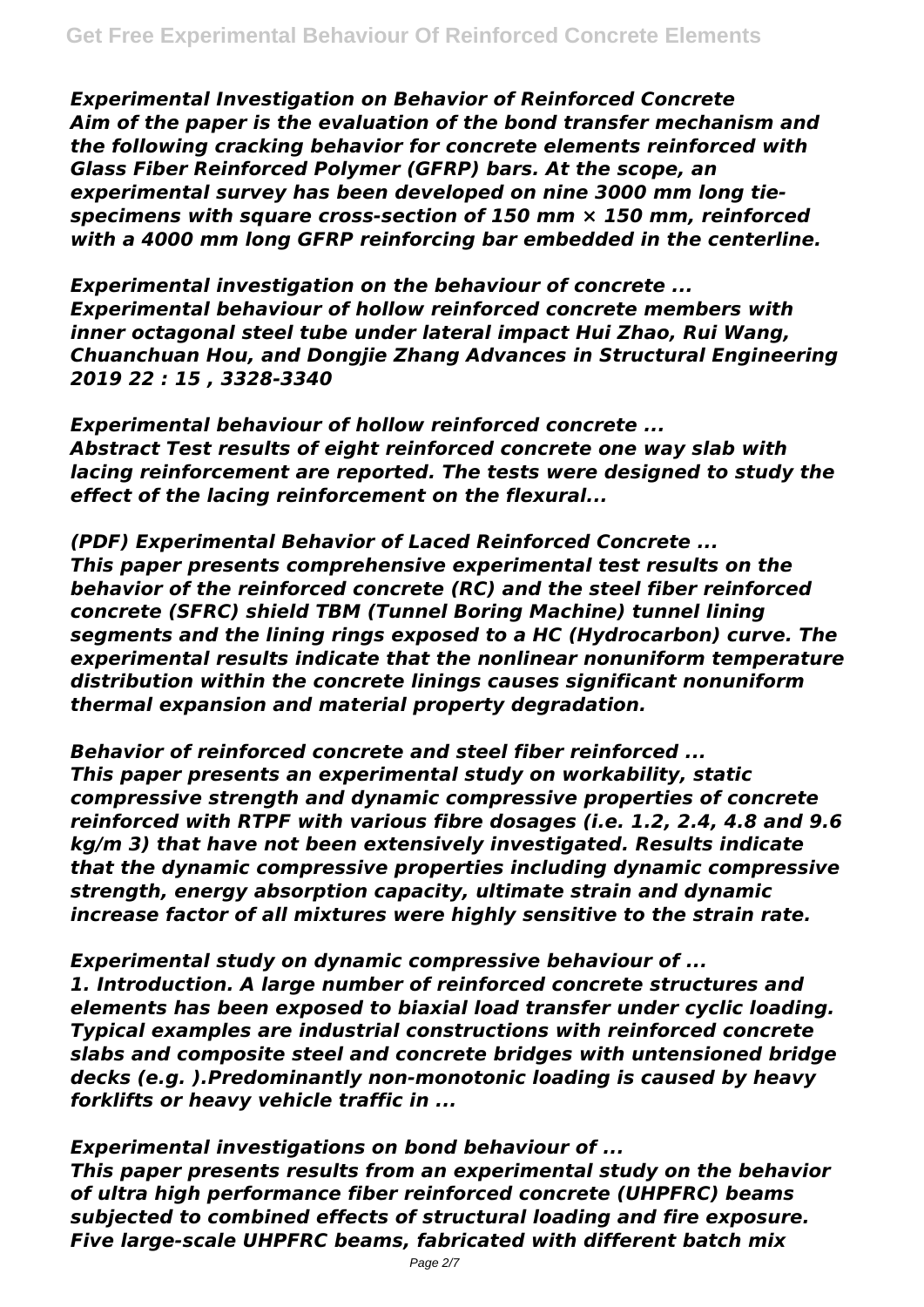*proportions, were tested to evaluate the structural behavior and spalling performance under ambient and fire conditions.*

*Experimental behavior of ultra high performance fiber ... The purpose of this work is to examine experimental behaviors of jute fiber reinforced concrete (JFRC), nylon fiber reinforced concrete (NFRC), and polypropylene fiber reinforced concrete (PPFRC ...*

*Experimental Study on Behavior of Steel and Glass Fiber ... The flexural behaviour reinforced concrete (RC) beams constructed with normal strength concrete (NSC) is well understood. ... The experimental values of the ratio σ bo / σ co are in the range from 1.10 to 1.16 for normal strength concrete . However, the experimental investigation done by Curbach et al. ...*

*Experimental and numerical study of the flexural behaviour ... This paper presents experimental behaviour of eccentrically loaded plain and steel fiber high strength reinforced concrete and concrete-encased composite columns. In the experimental study, a total of 32 square section both reinforced concrete and composite column specimens were fabricated at 0, 0.5, 0.75 and 1.0% volume fractions of steel fiber contents to examine the effects of steel fibers on column behaviour.*

*Experimental behaviour of steel fiber high strength ... A series of experiments were carried out to investigate the mechanical behavior of reinforced concrete beams in service under fatigue cyclic loading; beam failure mode, deflection, strain of concrete and rebars, and vibration mode changes were recorded during loading; also the development of fatigue damage was summarized.*

*Experimental Research on Fatigue Behavior of Existing ... An Experimental Study on Flexural Behaviour of Fiber Reinforced Geopolymer Concrete Slabs. 1 B K Smitha. 1 Assistant Professor, Department of Civil Engineering, EWIT, Bengaluru, India. Usha K N 2. 2 Assistant Professor, Department of Civil Engineering, EWIT, Bengaluru, India*

*An Experimental Study on Flexural Behaviour of Fiber ... mechanical behavior of concrete reinforced with macro (structural) synthetic fibers. To determine these properties experimental work was carried out. Four batches of concrete were cast: one with no...*

*(PDF) An Experimental Investigation on Mechanical Behavior ... Experimental characterization of sisal fibre reinforced concrete showed that incorporating fibre into the concrete mixture is beneficial. Optimum performance for a matrix having sisal fibre as reinforcement is at 3% fibre volume fraction, with 70mm fibre length and at a water- cement ratio of 0.6. (Augustine Uche Elinwa, 2003 at al)*

*Experimental Study on Flexural Behavior of Sisal Fibre in ...*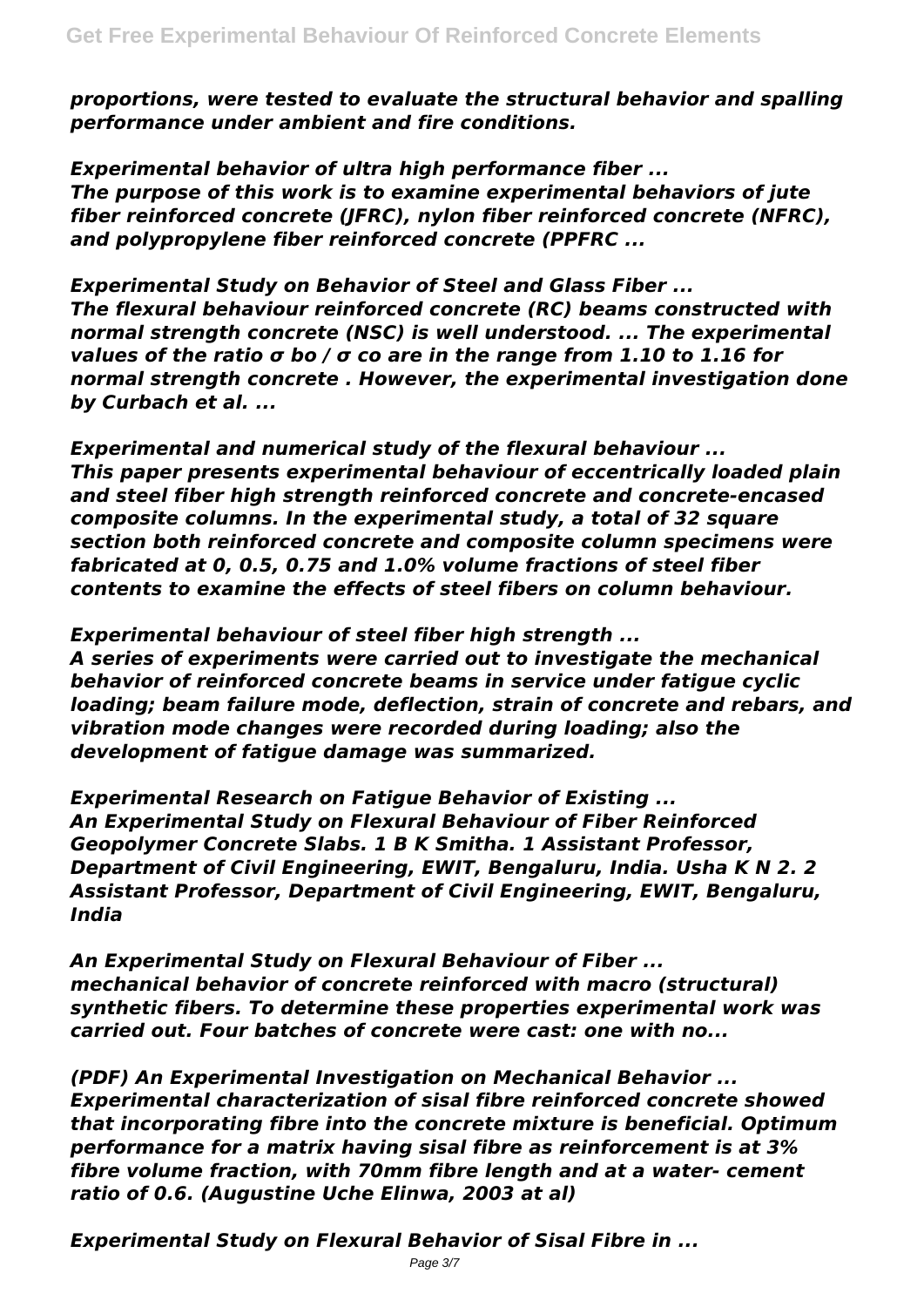*3.1. Material properties 3.1.1. Concrete and steel reinforcement. All the reinforced concrete beams were cast and tested at IIT Hyderabad. The concrete mix was designed as per IS 10262-2008 to have a target cube compressive strength of 48 MPa at 28 days. The mix design arrived is as follows in kg/m 3: cement = 360; fine aggregate = 752; coarse aggregate = 1196; water = 144 and superplasticizer ...*

*Experimental and finite element studies on the flexural ... In order to study the effects of initial damages, CFRP reinforcement, and chloride corrosion on the flexural behavior of prestressed concrete beams, ten prestressed concrete beams were designed and manufactured, which were preloaded with 0%, 40%, and 60% of the ultimate load to crack.*

*Experimental Study on Flexural Behavior of Prestressed ... With reported improvements in tensile behavior of concrete due to fiber reinforcement, considerable interest has been generated in tensile testing techniques for cementitious composites. Such methods are reviewed and a novel method for direct tensile tests on fiber reinforced concrete (FRC) is described.*

*Behavior of Reinforced Concrete Beams Subject to Loading (1/5) - RC Analysis and Design Best Reinforced Concrete Design Books Lukas Gebhard | Experimental investigation of reinforcement strategies for concrete extrusion ... Reinforced Concrete Columns Confined with FRCM: Experimental Performances Prof. Evan Bentz on Reinforced Concrete Behaviour Experimental Behavior of Laced Reinforced Concrete Beams under Static Loading*

*Over-Reinforced Concrete Beam TestLab Session: Flexural Behavior of Reinforced Concrete Beams Flexural Behavior of Reinforced Concrete Beams Behaviour of an under reinforced concrete beam in bending Flexure | Flexural Strength | Flexural Test | Beam Test | Beam Test for Concrete Behaviour of an over reinforced concrete beam in bending Why Concrete Needs ReinforcementBeam Test...watch beam failure in*

*slow-motion! Concrete Countertops: How reinforcing works*

*Secrets of Reinforcement | How to design reinforced concreteConcrete Beam Testing*

*Dubai Creek Tower: Building the World's Tallest Structure*

*Durability of Reinforced Concrete - Bare Essentials of Reinforced Concrete with Prof Tim Ibell Pt4Behaviorism: Pavlov, Watson, and Skinner Why use reinforcement in Concrete The Effect of Water on Soil Strength The difference between classical and operant conditioning - Peggy Andover What is Operant Conditioning? Homam Spartali | Bond behavior between high-strength concrete and steel reinforcement under... Minu Lee | Load-Deformation Behaviour of Concrete Tension Ties with Weft-Knitted ... Shaping Behavior Through Intentional Design: Jeff Sharpe at TEDxAustin Piaget's Theory of Cognitive Development Seismic Behavior of Beam Column Joint Structural Applications for Fiber Reinforced Concrete (FRC)*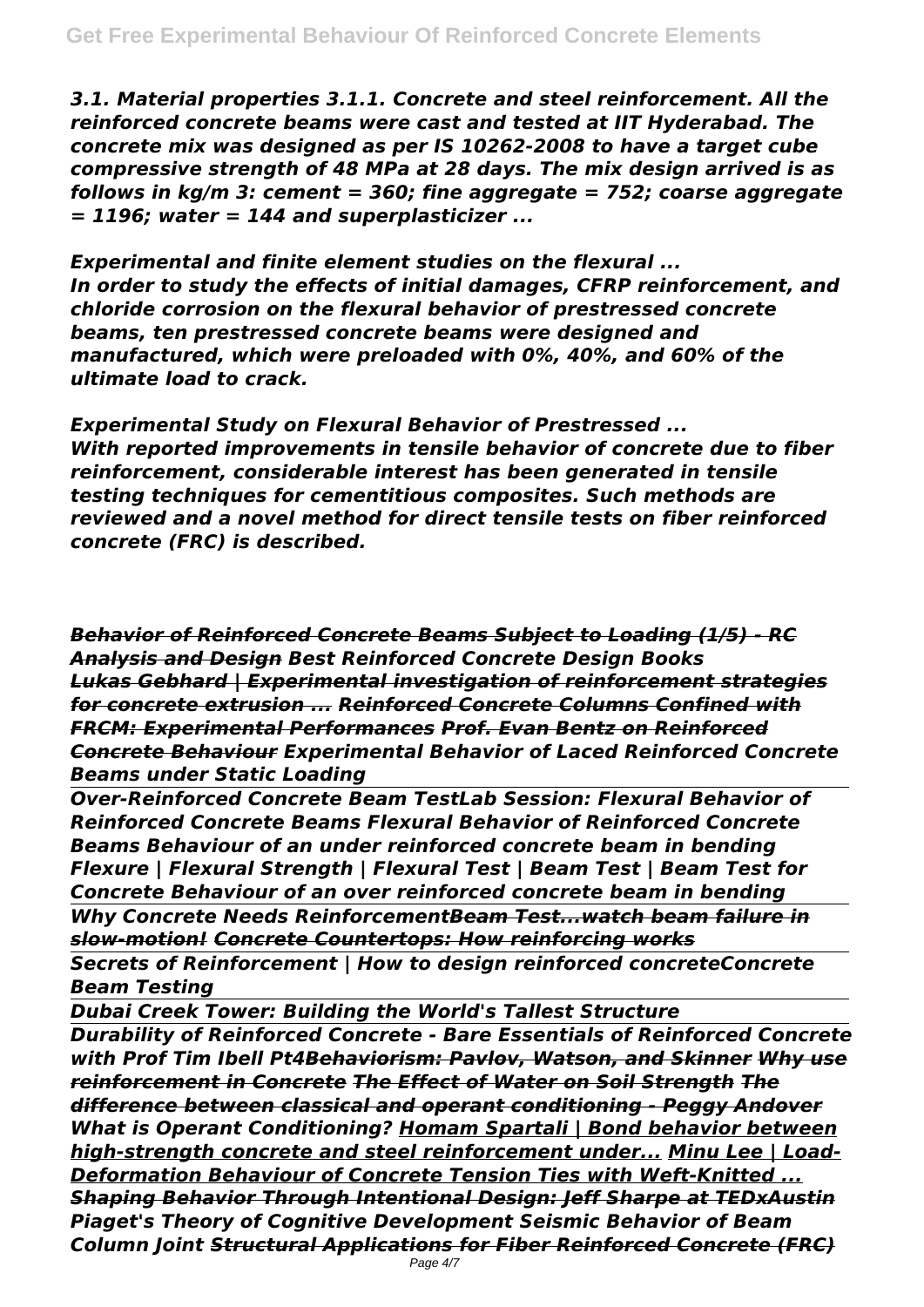*Simulated with DIANA Experimental Behaviour Of Reinforced Concrete Moss et al. studied the fire behaviour of multi-bay, two-way reinforced concrete slabs exposed to fire supported by a perimeter frame; four internal columns and no internal beams were used. However, little work has been done on the fire performance of RC beam to CFST column frames, which are extensively used in China.*

*Experimental behaviour of reinforced concrete (RC) beam to ... Nine rectangular specimens were tested to investigate the behaviour of composite reinforced concrete (RC) slabs strengthened with ultra-high performance concrete (UHPC). The specimens were two series with various UHPC strengthening configurations.*

*Experimental investigation on the behaviour of reinforced ... The experimental program consisted the testing of nine reinforced concrete beam-column joint specimens. The column had a cross section of 200mm x 200mm with an overall length of 1500mm and the beam had a cross section of 200mm x 200mm with a cantilevered portion of length 600 mm based on the availability of mould.*

*Experimental Investigation on Behavior of Reinforced Concrete Aim of the paper is the evaluation of the bond transfer mechanism and the following cracking behavior for concrete elements reinforced with Glass Fiber Reinforced Polymer (GFRP) bars. At the scope, an experimental survey has been developed on nine 3000 mm long tiespecimens with square cross-section of 150 mm × 150 mm, reinforced with a 4000 mm long GFRP reinforcing bar embedded in the centerline.*

*Experimental investigation on the behaviour of concrete ... Experimental behaviour of hollow reinforced concrete members with inner octagonal steel tube under lateral impact Hui Zhao, Rui Wang, Chuanchuan Hou, and Dongjie Zhang Advances in Structural Engineering 2019 22 : 15 , 3328-3340*

*Experimental behaviour of hollow reinforced concrete ... Abstract Test results of eight reinforced concrete one way slab with lacing reinforcement are reported. The tests were designed to study the effect of the lacing reinforcement on the flexural...*

*(PDF) Experimental Behavior of Laced Reinforced Concrete ... This paper presents comprehensive experimental test results on the behavior of the reinforced concrete (RC) and the steel fiber reinforced concrete (SFRC) shield TBM (Tunnel Boring Machine) tunnel lining segments and the lining rings exposed to a HC (Hydrocarbon) curve. The experimental results indicate that the nonlinear nonuniform temperature distribution within the concrete linings causes significant nonuniform thermal expansion and material property degradation.*

*Behavior of reinforced concrete and steel fiber reinforced ... This paper presents an experimental study on workability, static*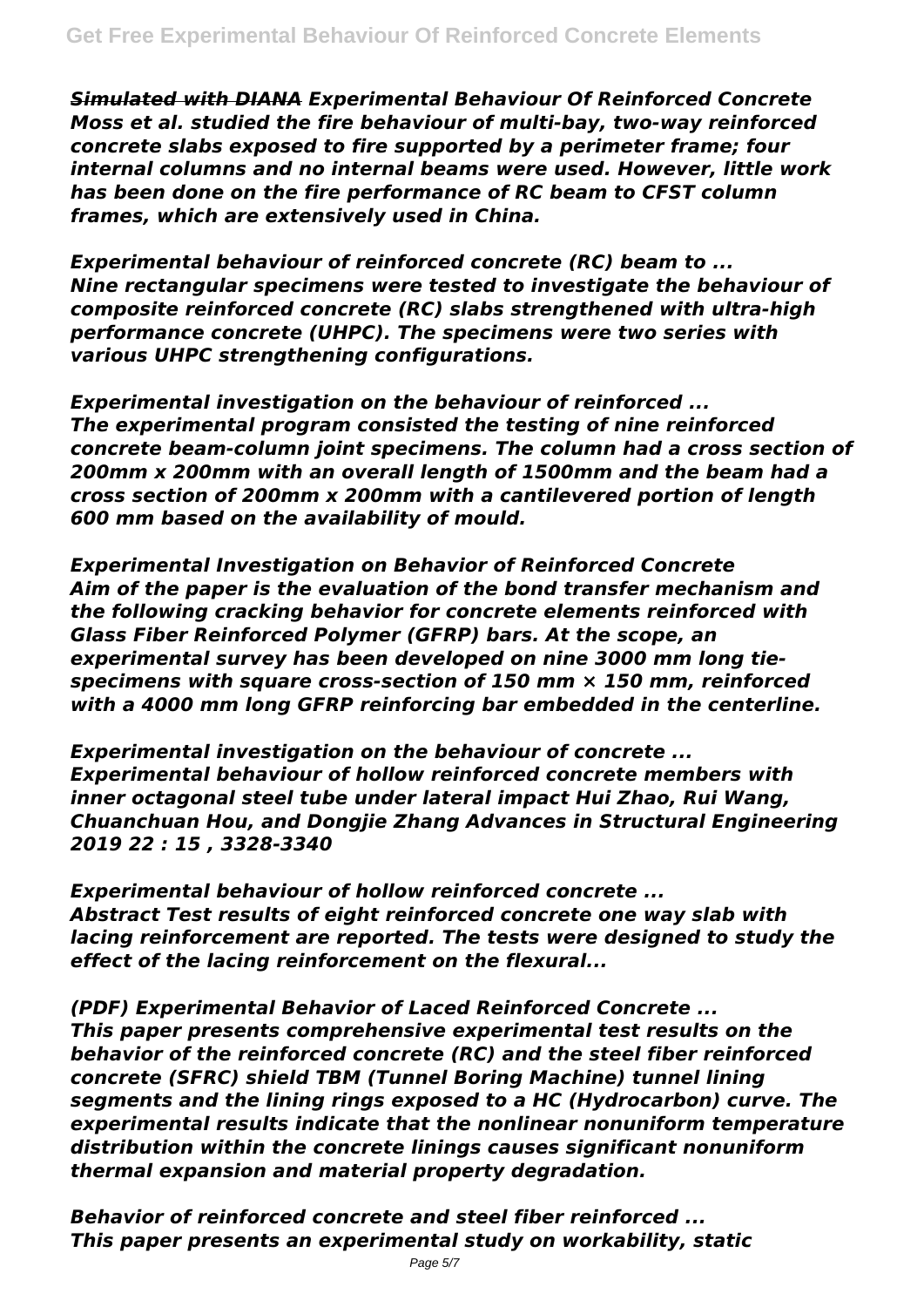*compressive strength and dynamic compressive properties of concrete reinforced with RTPF with various fibre dosages (i.e. 1.2, 2.4, 4.8 and 9.6 kg/m 3) that have not been extensively investigated. Results indicate that the dynamic compressive properties including dynamic compressive strength, energy absorption capacity, ultimate strain and dynamic increase factor of all mixtures were highly sensitive to the strain rate.*

*Experimental study on dynamic compressive behaviour of ... 1. Introduction. A large number of reinforced concrete structures and elements has been exposed to biaxial load transfer under cyclic loading. Typical examples are industrial constructions with reinforced concrete slabs and composite steel and concrete bridges with untensioned bridge decks (e.g. ).Predominantly non-monotonic loading is caused by heavy forklifts or heavy vehicle traffic in ...*

*Experimental investigations on bond behaviour of ... This paper presents results from an experimental study on the behavior of ultra high performance fiber reinforced concrete (UHPFRC) beams subjected to combined effects of structural loading and fire exposure. Five large-scale UHPFRC beams, fabricated with different batch mix proportions, were tested to evaluate the structural behavior and spalling performance under ambient and fire conditions.*

*Experimental behavior of ultra high performance fiber ... The purpose of this work is to examine experimental behaviors of jute fiber reinforced concrete (JFRC), nylon fiber reinforced concrete (NFRC), and polypropylene fiber reinforced concrete (PPFRC ...*

*Experimental Study on Behavior of Steel and Glass Fiber ... The flexural behaviour reinforced concrete (RC) beams constructed with normal strength concrete (NSC) is well understood. ... The experimental values of the ratio σ bo / σ co are in the range from 1.10 to 1.16 for normal strength concrete . However, the experimental investigation done by Curbach et al. ...*

*Experimental and numerical study of the flexural behaviour ... This paper presents experimental behaviour of eccentrically loaded plain and steel fiber high strength reinforced concrete and concrete-encased composite columns. In the experimental study, a total of 32 square section both reinforced concrete and composite column specimens were fabricated at 0, 0.5, 0.75 and 1.0% volume fractions of steel fiber contents to examine the effects of steel fibers on column behaviour.*

*Experimental behaviour of steel fiber high strength ...*

*A series of experiments were carried out to investigate the mechanical behavior of reinforced concrete beams in service under fatigue cyclic loading; beam failure mode, deflection, strain of concrete and rebars, and vibration mode changes were recorded during loading; also the development of fatigue damage was summarized.*